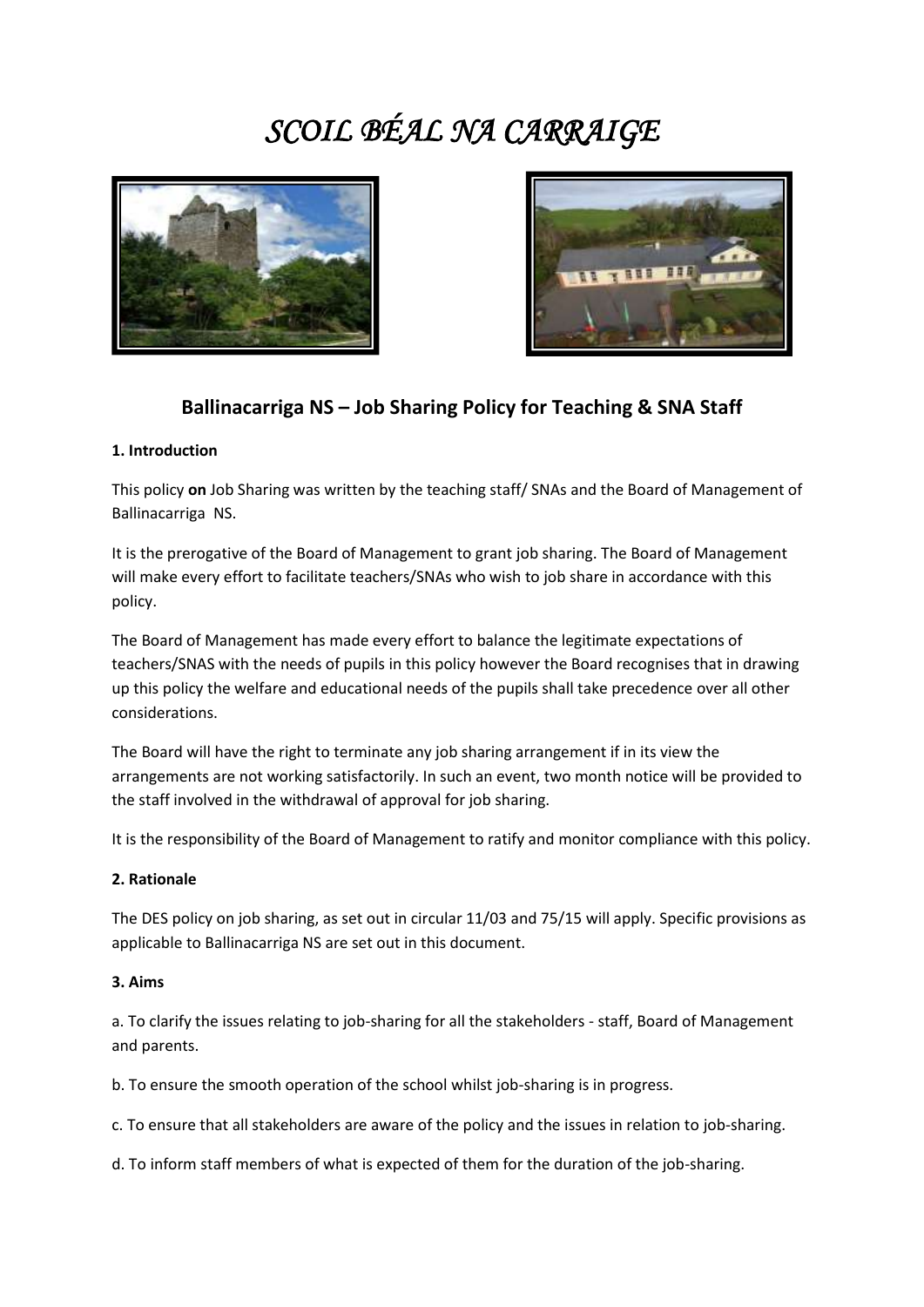e. To explain the criteria used to assess job-sharing applications.

f. To explain criteria used to select candidates if more than the permitted number apply.

#### **4. Number of Staff Permitted on Leave**

No more than 2 teachers and 2 SNAs per year will be granted internal job sharing. This equates to not more than 2teaching positions and one SNA position.

Exceptions to this quota may be made where specific personal/family circumstances prevail. This is at the discretion of the Board of Management.

#### **5. Basis of Scheme for Teachers**

a. A teacher may make an application to share a whole-time post on a 50:50 basis or may apply to reduce their hours to 50% of a whole-time teacher. This amounts to 14 hours 10 minutes per week in the case of a Primary teacher.

b. There are two options for a job sharing arrangement:

i. Sharing a whole-time post: Two whole-time teachers in the same school apply to job share or in the case of interschool job sharing (primary schools only) where two whole-time teachers in two different schools apply to job share.

ii. A teacher applies to job share and the Board of Management is willing to recruit a teacher for the balance of the available hours on a specified purpose (fixed term) contract which will terminate at the end of the school year.

c. The Board will decide the time-sharing arrangement(s) which it is prepared to endorse e.g. week on /week off, split week. This will be decided on a case by case basis. The Board's decision is final.

#### **6. Basis of Scheme for SNAs**

a. A special needs assistant may make an application to share a whole-time post on a 50:50 basis.

b. There are two options for a job-sharing arrangement:

- i. Two special needs assistants in the same school may apply to job-share
- ii. One special needs assistant in a school applies to job-share and the Board of Management is willing to recruit a special needs assistant for the available hours on a specified purpose (fixed term) contract.

c. It is a matter for the Board of Management to decide the job-sharing arrangement(s) which it is prepared to endorse e.g. split week, week on - week off.

#### **7. Duration of Job Sharing Agreement**

a. The minimum period for a job sharing arrangement is one school year.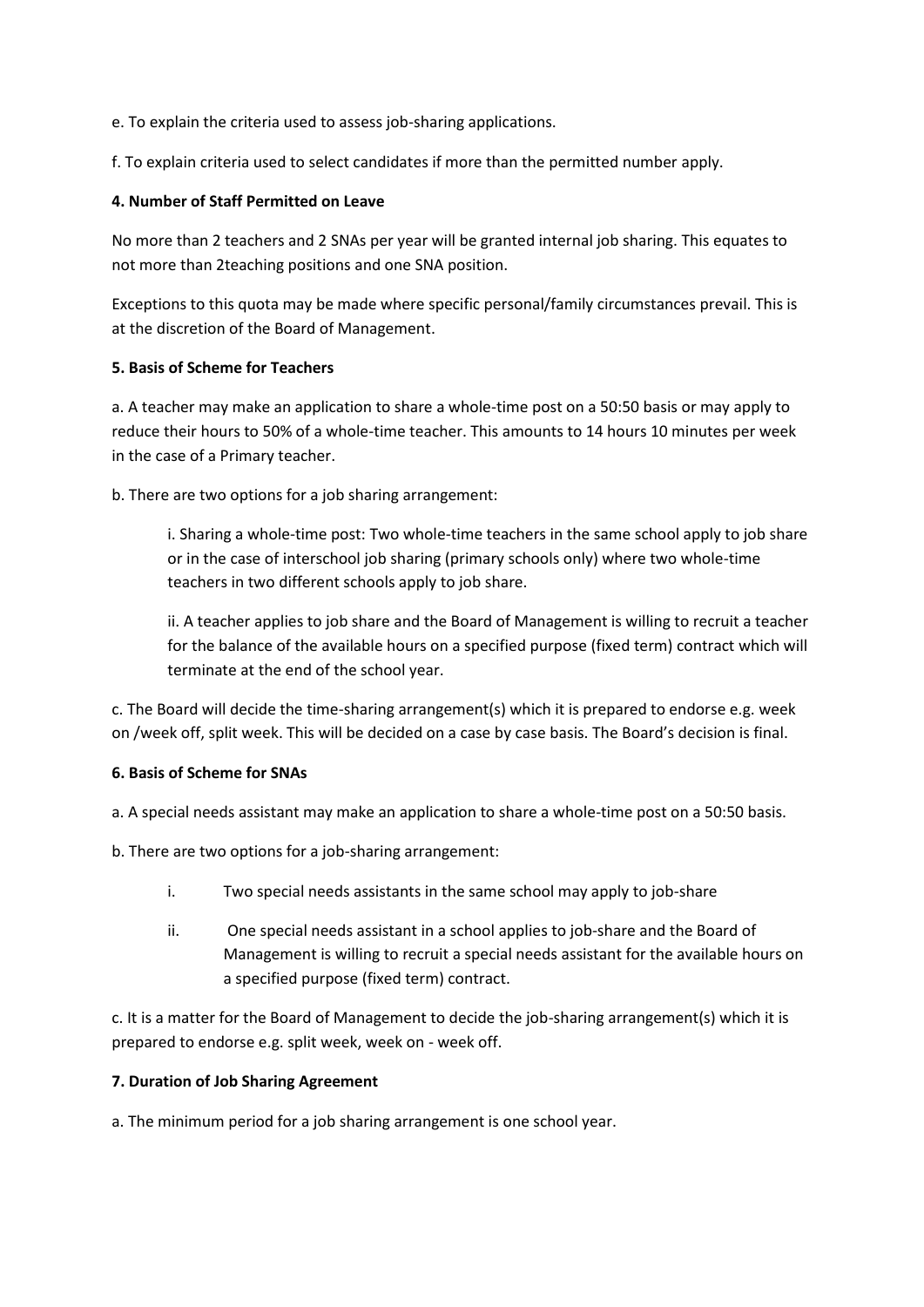b. In exceptional circumstances the Board may authorise a job sharing arrangement to commence during the course of the school year and terminate not earlier than the end of that same school year. Exceptional cases must be made to the Board.

## **8. Eligibility for Job Sharing for Teachers**

a. A teacher may apply to job share where he/she:

- i. is registered with the Teaching Council
- ii. and will have satisfactorily completed at the end of the school year in which they are applying 12 months of continuous service with the current employer
- iii. and holds a post for the following school year greater than 50% of a wholetime teacher. (i.e. 14 hours 10 minutes per week in the case of a Primary teacher.)

b. A teacher may not apply to job share where he/she:

- i. is on probation
- ii. is a Supply Teacher, except in accordance with section 5.1 of 11/03
- iii. is currently on or going on secondment.

#### **9. Eligibility for Job sharing for SNAs**

A special needs assistant may apply to job-share where he/she will have satisfactorily completed at the end of the school year in which they are applying 12 months of continuous service with the current employer.

#### **10. Posts of Responsibility**

a. Staff members holding the following posts of responsibility will not be approved for job sharing:

- i. Principal
- ii. Deputy Principal (see section 10.b below)

b. The provisions of Circular 11/03 sections 13.1 to 13.7 will apply, details reproduced below for clarity.

- i. Where a primary school **Deputy Principal** is approved for job sharing he/she must relinquish his/her post of responsibility and the appropriate allowance for the duration of the job sharing arrangement
- ii. An **Assistant Principal** or a **Special Duties Teacher** may retain his/her post of responsibility allowance while job sharing provided the Board of Management decides that the duties of the post can be performed in full.
- iii. Where a Board of Management decides that it is not possible for the job sharing teacher to perform the full duties of the Assistant Principal or Special Duties post an acting Assistant Principal or Special Duties Teacher may be appointed and the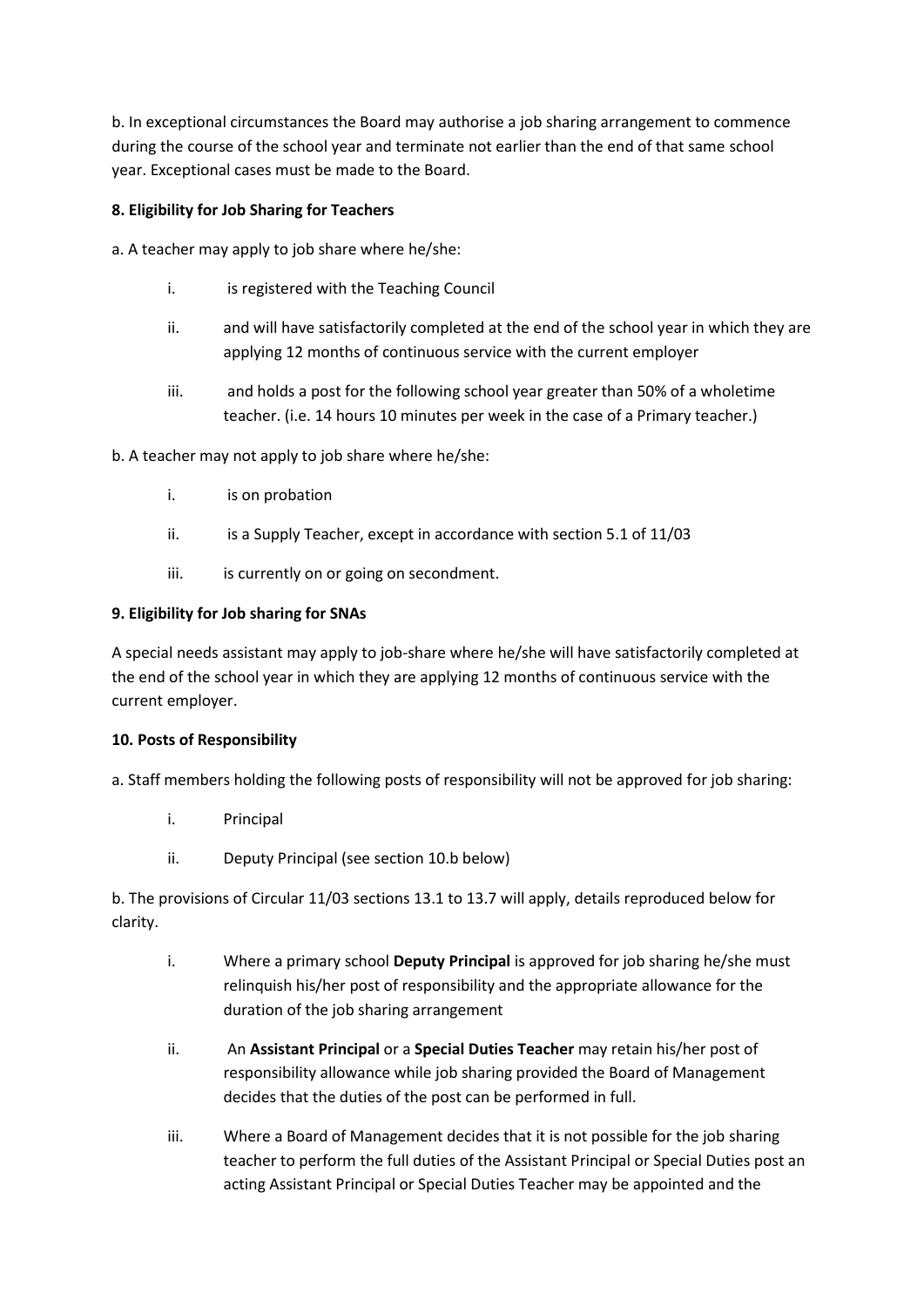allowance will be shared equally between the two teachers (i.e. the acting post holder and the job sharing teacher.) The allowance shall be restored to the actual post holder on resumption of fulltime duties.

iv. The acting post holder will not establish personal title to the allowance and will relinquish same when the Job Sharer resumes full time duties.

c. Appointment to and payment in respect of Acting Posts of Responsibility at Primary and Post Primary level will be in accordance with the applicable Circular Letters and /or other regulations.

- d. The Board in consultation with the Principal, should keep the operation of posts of responsibility held by job sharing teachers under review to ensure responsibilities are adequately discharged and, where necessary,has the right to make appropriate alternative arrangements.
- e. Any queries regarding the entitlement to fill a Post of Responsibility is a matter for the Teacher Allocations Section of the Department.
- f. In respect of the filling of a post of responsibility, a job sharing year counts as a full year of service.
- g. A teacher on an inter school job sharing scheme may apply for posts of responsibility arising in her/his former school but is not eligible to apply for post(s) in the school in which s/he is job sharing. If successful, the job sharing teacher cannot take up the post of responsibility in her/his former school until the end of the job sharing arrangement. Instead an acting post holder may be appointed on an acting basis (where applicable) until the job sharing teacher returns to the school.
- h. If a post of responsibility allowance post holder enters into an inter school job sharing arrangement, s/he must relinquish the allowance for the duration of the job sharing arrangement. An acting post holder may be appointed, subject to the need for the post being warranted.

#### **11. Operation of the Scheme**

- a. A teacher/SNA who wishes to extend his/her job sharing arrangement must apply for this extension on an annual basis. This will be considered as a new application each year. Applications must provide clear details for the extension.
- b. Each application to job share shall be considered on its own merits by the Board within the context of the school's policy statement. The decision of the Board shall be final.
- c. The Board of Management who hosts the teachers/SNAs availing of the inter school jobsharing arrangement is considered to be the employer for both job sharers for the duration of the job sharing period and the teacher will sign a Form of Agreement with the host employer.
- d. A teacher/SNA on a career break or other approved leave of absence may apply to resume teaching duties ona job sharing basis.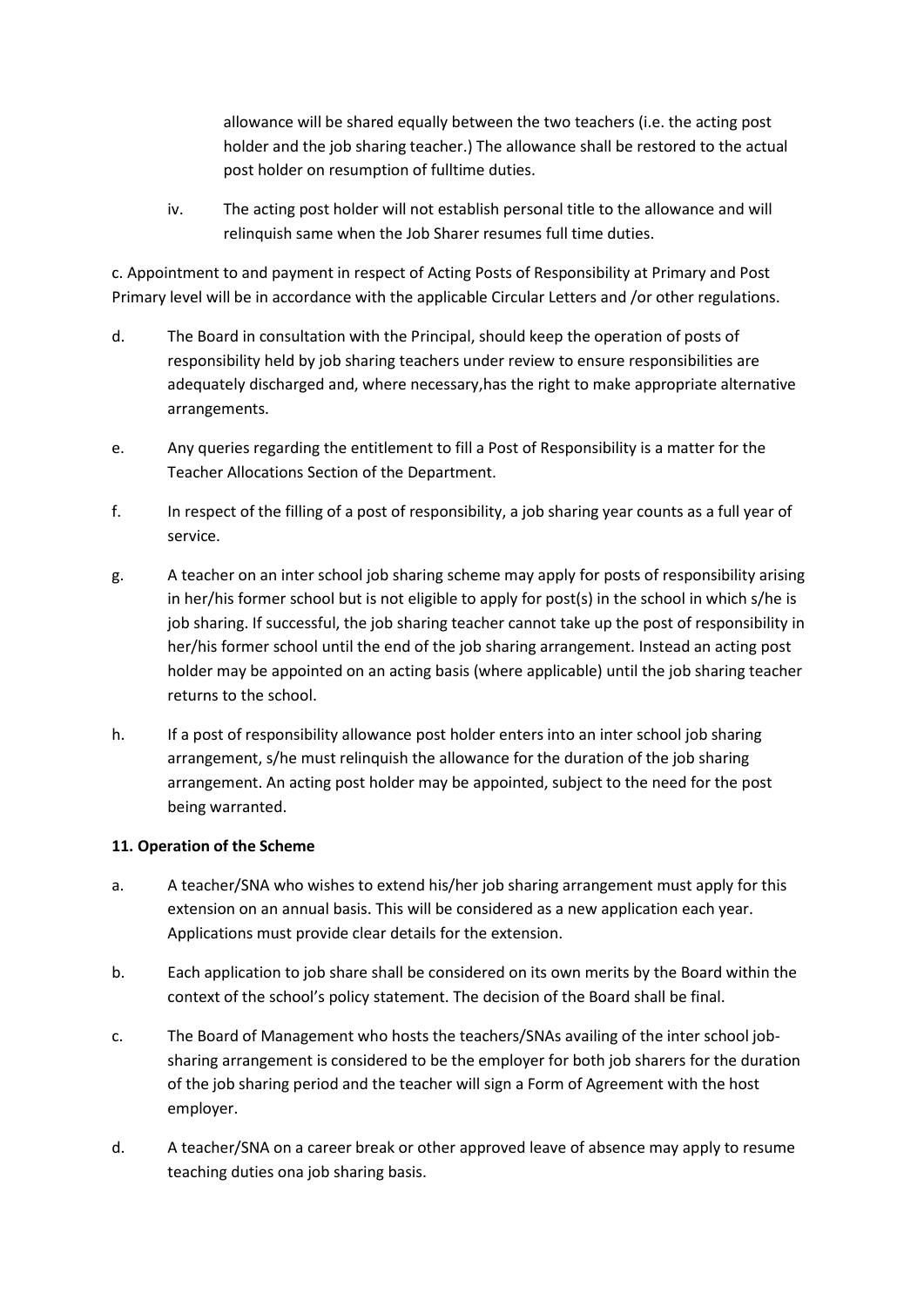#### **12. Duties**

- a. The Principal shall ensure that appropriate communication processes are in place between teachers sharing a post in order for them to fulfil the responsibilities of the post.
- b. A job sharing teacher/SNA must be available for all relevant staff, parent and emergency meetings in accordance with school policy and agreements.
- c. The obligation to provide additional hours under the existing Public Service Agreements is pro-rata for teachers who are job sharing.

#### **13. Time scale for application process**

Job sharing applications will be submitted by the applicants and approved by the Board of Management on an annual basis. Staff currently on job sharing should not assume that it will continue in any follow on year(s). Applications willbe processed on the following basis:

- a. Applications must be submitted to the Board not later than 12 noon on the **1st February** prior to the school year in which he/she proposes to commence/continue job sharing. Form JS1 attached to this policy must also be submitted.
- b. The Board of Management shall issue a written notice of approval or refusal, which will set out the basis of the refusal, to the teacher by **1st March** at the latest.
- c. Taking account of the extent of arrangements to be put in place by the Board of Management to cater for a job sharing post, the applicant shall not be permitted to withdraw his/her application after **12 noon on 14th April** following the decision to grant the application, or from once the replacement teacher's contract has been signed, whichever happens first. This should be included in the notice from the school to the teacher.
- d. In exceptional circumstances if the applicant can be accommodated within the approved staffing allocation and subject to contractual arrangements, an application for withdrawal from a job sharing scheme and/or an earlier return to full-time employment may be considered by the Board of Management. However, such an application may not be considered after 1st November.

Before considering an application for job sharing, the Principal will also appraise the Board as to their assessment of the compatibility, cooperativeness, flexibility, organisational skills, communication skills, attendance record and complementary fit of staff requesting job share. The Board will make its decision based on the application by the staff including the Plean Oibre, and the Principal's report. This will normally be a verbal report, but the Board may, at its discretion, seek a written report.

# **14. Plean Oibre**

a. The staff members applying for job sharing will, in consultation with the Principal, prepare a detailed Plean Oibre in accordance with section 6.2 of the circular, covering the full school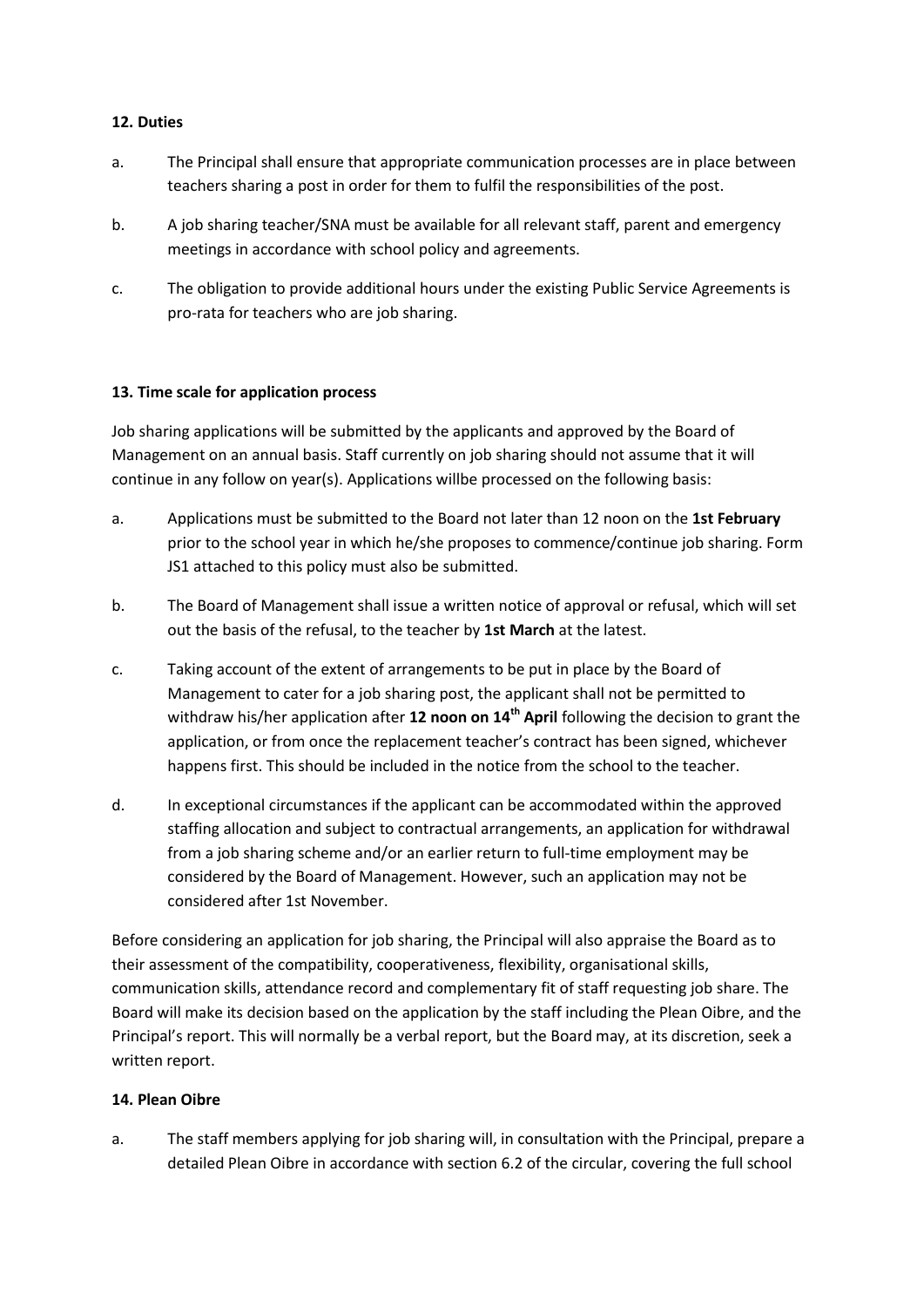year in question. The Plean Oibre should be submitted with the application before 1st May in the year in question.

b. It is the responsibility of the job sharing teachers to share information obtained at meetings, inservice training and information seminars with each other.

## **15. Order of approval**

Where more than 4 staff members (2 teachers and 2 SNAS) apply for and are considered suitable for job sharing in the same year, job sharing will be offered in the following order:

- a. The application which in the view of the board offers the most benefits to the educational needs of the children, and most meets the needs of the school.
- b. Persons who have not job shared before.
- c. The application including the most senior applicant will be granted job sharing if none of the applicants have job shared before.

#### **16. Informing parents**

- a. In the event that job sharing is approved for two staff members, the parents of the class affected will be notified in writing at the earliest opportunity after approval.
- b. A special information meeting with the parents, Principal, job sharing staff and representatives from the Board will be held prior to school closure for the summer preceding the school year in which the job sharing will take place (if possible following HSE Covid 19 guidelines).
- c. A calendar of job sharing arrangements must be made available to parents.

# **17. Report to Board**

The Principal will brief the Board termly on the effectiveness of the job sharing arrangement and any approved job sharing arrangements currently in operation. The report will highlight any issues/problems arising from the arrangement

#### **18. Inter school job sharing**

Ballinacarriga NS will consider applications for inter-school job sharing.

# **19. Record keeping**

In addition to the normal class and pupil records, staff involved in a job sharing arrangement will be required to keep a shared diary recording pupil profile details, pupil records and important events associated with individual pupils.

The purpose of this diary is to ensure continuity and consistency of dealing with the children's education between the job sharing staff.

Fortnightly plans may be prepared on an alternate basis or jointly by sharing documents.